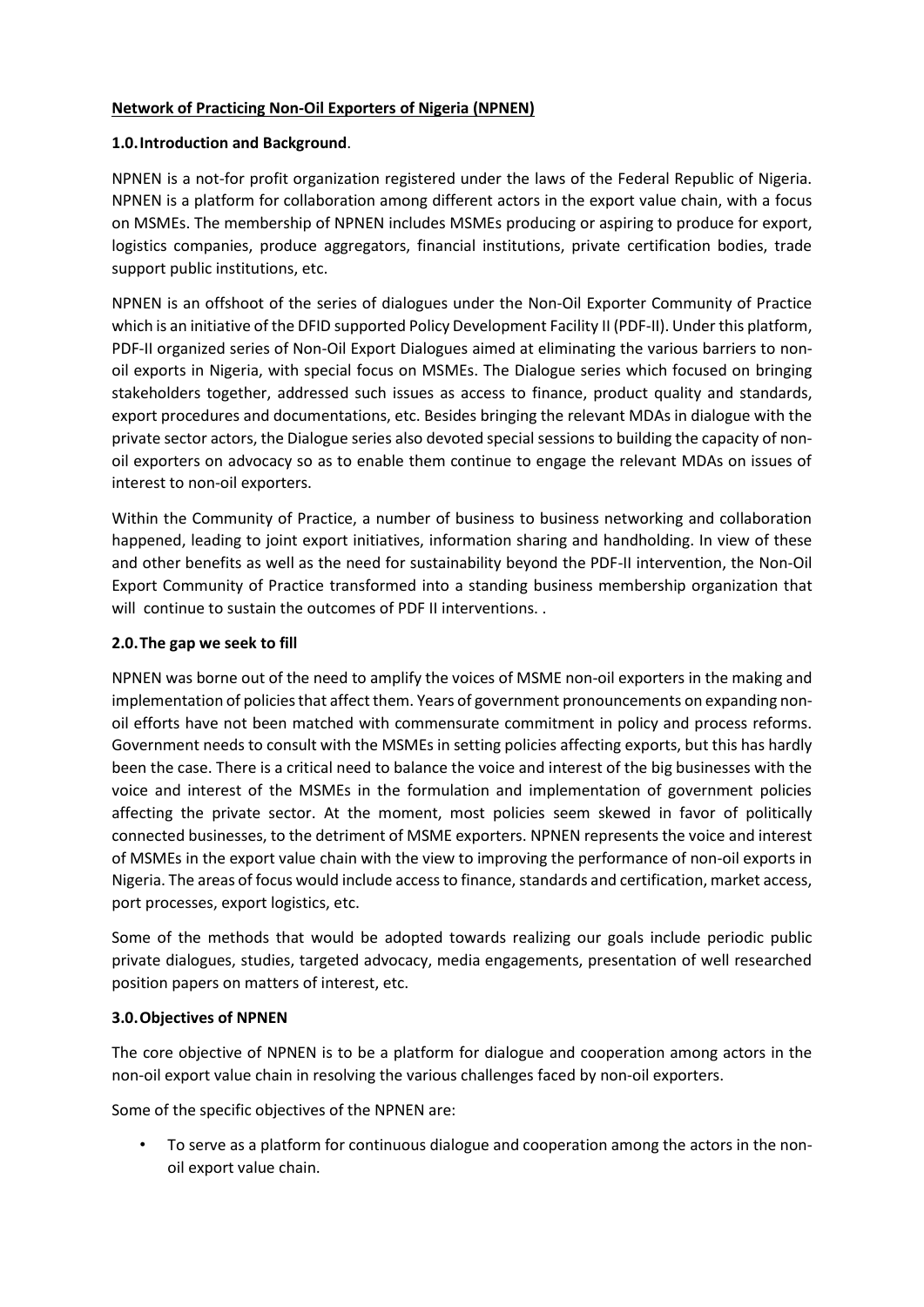- To regularly research and deliver to Government, evidence-based suggestions towards improving Nigeria's export performance, since advocacy has become a strategic imperative.
- To provide members with up-to-date market information and technical assistance on export processes and procedures.
- To encourage joint export initiatives among members.
- To advocate for the interest of members in government policies and trade

### **Vision**

To realize increased Nigerian participation in non-oil export trade, with specific attention to the strategic positioning of members on global compliance and competition

### **Mission**

To create a hub of interconnected players in the non-oil export sector, mutually committed to leading advocacy for the creation of an enabling environment for non-oil export trade and championing collaborative information sourcing, information sharing, and capacity building amongst members

## **4.0. Organisational Structure**

NPNEN is registered as a not-for-profit under Part C of the Companies and Allied Matters Act (i.e. as Incorporated Trustees).

### **a. General Assembly**

The General Assembly is the highest decision-making body composed of all the members of the organization in good standing. The General Assembly meets at least once in a year to conduct its business which may include any of the following: election/removal of members of the Board of Trustees, election/removal of members of the Executive Committee, appointment or ratification of members of the Standing Committees, etc.

## **b. Board of Trustees**

The organization would be made up of 9 to 11 Trustees to be appointed by the membersin accordance with the constitution of the organization. The Trustees are the legal representatives of the organization with the capacity to bind the organization in contract, set the policies and procedures, and oversee the finances and property of the organization. The Trustees shall meet at least once in the year and as often as the occasion demands. A Trustee shall serve for a term of 4 years and may be renewed as necessary.

## **c. The Executive Council**

The Executive council (EC) has statutory representation of prominent trade associations, pressure groups and key non-oil export supporting institutions. The Executive council is structured across regional representations and with considerations for gender balance. The EC meets more frequently than the BOT, and the outcomes of their meeting fits into the memo for BoT deliberations.

#### **d. Management**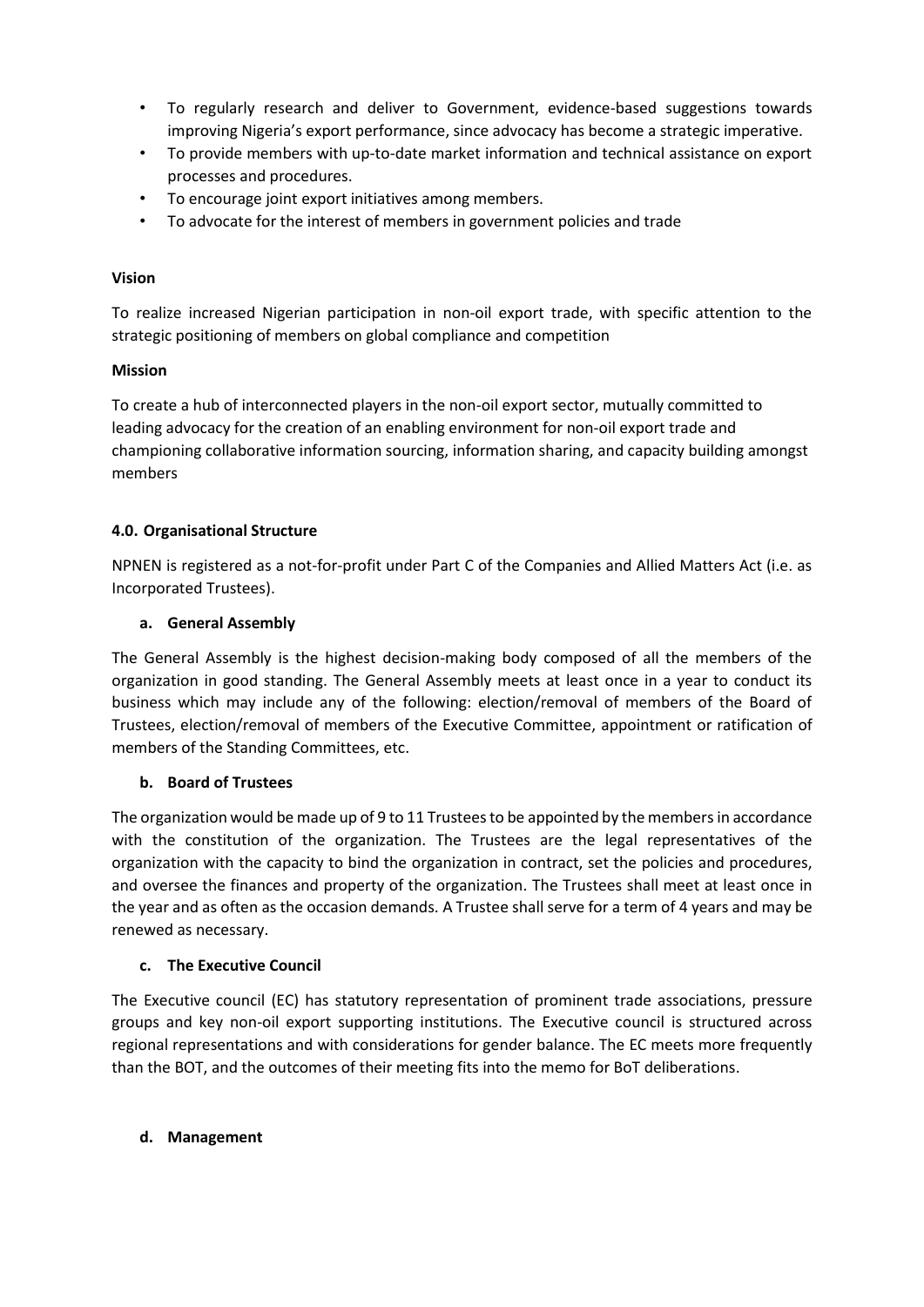The day-to-day activities of NPNEN is overseen by a Secretariat. The Secretariat is made up of an Executive Secretary/CEO and such other staff as the organization may require from time to time. The Management team shall consult with the Executive Council and BoT from time to time. The ES/CEO shall serve for a term of 4 years and which is renewable for another term of 4 years but not more than 2 terms.

# **e. Technical/Working Committees**

The technical committees shall comprise of experts in the following thematic areas namely: **Access to Finance, Access to Markets, and Trade Policy & Advocacy** providing advisory to and on behalf of NPNEN.

## **Membership**

Membership of the organization is based on registration and payment of membership dues. Membership is open to all natural and legal entities engaged in the export value chain. There are two categories: Individual Membership and Corporate Membership.

Membership dues are paid annually and the amount of the dues for the different category of membership are determined by the General Assembly.

Membership benefits include:

- Business Support from the Organization
- Networking Advantage
- Information as Regards the Non-Oil Export Sector
- Discounted Attendance at Fee-based Trainings and Conferences
- Effective representation for members with specific challenges with regulatory authorities and/or international clients
- Facilitated access to Government programmes and incentives

## **5.0.Activities of NPNEN**

Our activities include but not limited to the following:

- Periodic public private dialogues
- Research/Studies
- Non-oil export advocacy
- Media engagements
- Presentation of well researched position papers on matters of interest
- Seminars, trainings, and conferences on non-oil sector activities
- Annual non-oil exports conference, exhibition, and awards

## **6.0.Finances**

The finance of the organization is drawn from the following sources membership dues, grants from local and international donors, grant from government agencies, grant from individuals and corporate bodies, fees from events (workshops, trainings, conference), etc.

All finances accrued to/by the organization is deposited in the organizations bank accounts. The Accounts are audited annually, and the audit reports presented to the General Assembly for adoption.

Handling of the organization's finances is in accordance with the Financial Policy/Manual.